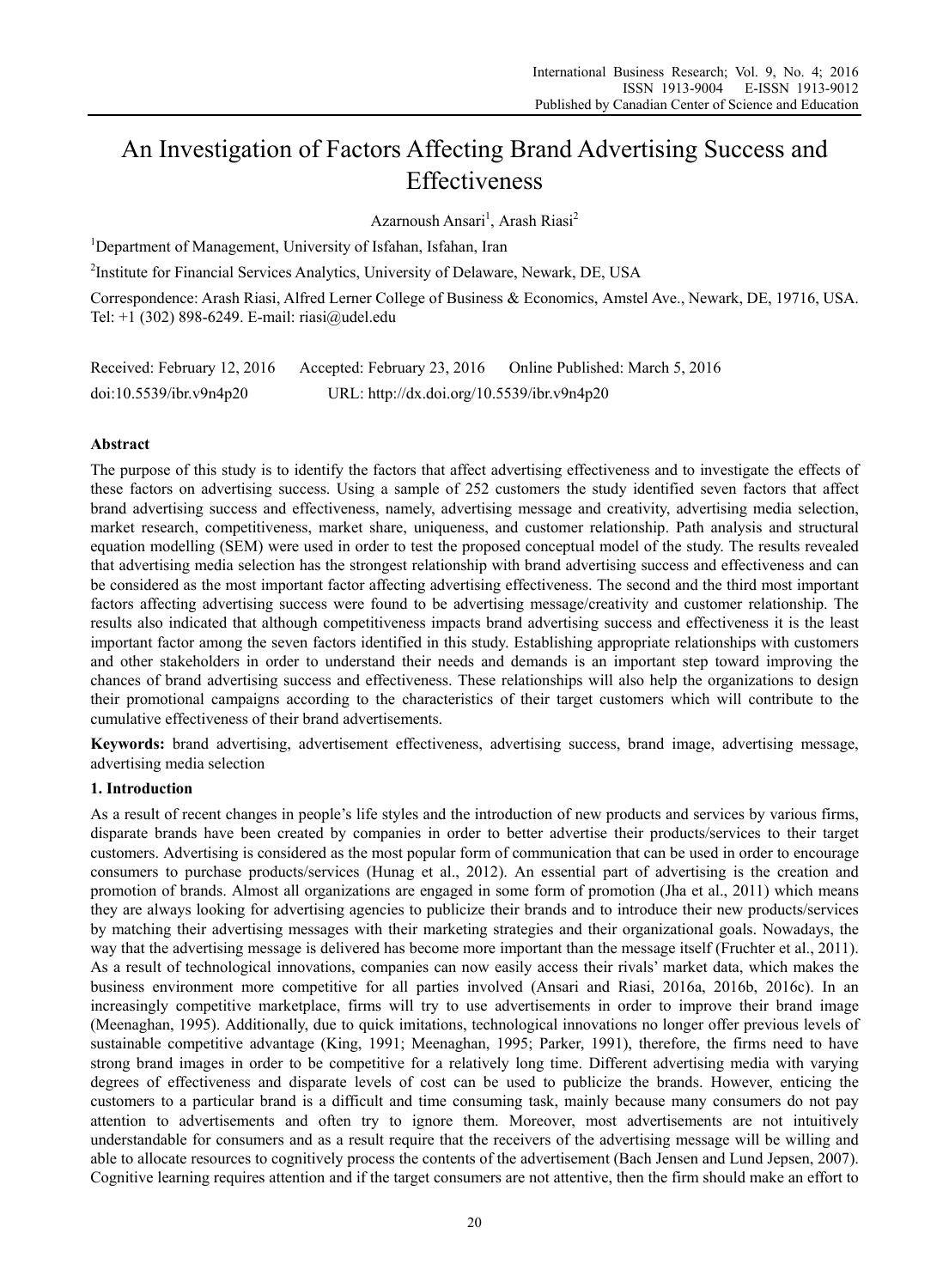understand how the prospective customers can learn about the company's brand (Bach Jensen and Lund Jepsen, 2007)

Iran is considered as one of the world's largest oil exporters and is also one of the largest exporters of agricultural products and fabric in the Middle East. Iranian companies have created various brands in recent years and have advertised their brands in both domestic and international markets. The recent economic and technological developments in Iran had a significant impact on the role of brands in this country. The goal of this study is to investigate the relationship between successful brand advertising and disparate factors including advertising message and creativity, advertising media selection, market research, competitiveness, market share, uniqueness, and customer relationship by focusing on the brands used by Iranian companies. This research contributes to the literature in this field mainly because it is the first study than investigates the factors affecting brand advertising in an emerging market economy.

# **2. Conceptual Development**

# *2.1 The Concept and Definition of Brand*

The American Marketing Association (AMA) (1960), defined brand as "a name, term, sign, symbol, or design, or a combination of them, intended to identify the goods or services of one seller or group of sellers and to differentiate them from those of competitors". This is one of the most widely accepted definitions of brand and many researchers have strictly adhered to it (e.g. Watkins, 1986; Aaker, 1991; Dibb et al, 1994; Kotler et al, 1996). Using an added value approach toward brand, De Chernatony and McDonald (1994) defined brand as "an identifiable product, service, person or place augmented in such a way that the buyer or user perceives relevant unique added values which match their needs more closely".

Brand can also be defined in the context of personality and psychological values (De Chernatony and Dall'Olmo Riley, 1998). Aaker (1996a) described brand personality as a metaphor which "can help brand strategists by enriching their understanding of people's perceptions and attitudes toward the brand, contributing to a differentiating brand identity, guiding the communication effort and creating brand equity". Using a consumer-based behavioral view of brand equity, Yoo and Donthu (2001) defined brand equity as "consumers' different response between a focal brand and an unbranded product when both have the same level of marketing stimuli and product attributes". According to Aaker (1991, 1996b), brand equity can be considered as a multidimensional concept which consists of brand loyalty, brand awareness, perceived quality, brand associations, and other proprietary brand assets.

# *2.2 Perceived Brand Image*

Social and psychological studies on consumers revealed that individuals have the power to manage their emotions and brands rely on this ability to produce a good image in consumers' minds (Fennis and Pruyn, 2007; Fransen et al. 2008). Furthermore, the conceptual and emotional judgements of employees regarding their organizations are also based on their firms' brand value and their perceived brand image (Cardy et al., 2007). Employees attitude toward their organizations are affected by their experiences, beliefs, emotions, and the way outsiders talk about their organization. According to Martin et al. (2005), the way that internal and external stakeholders of an organization perceive the organizational personality can be shared using the same constructs. Therefore, an organization can be seen as trustworthy, enterprising, chic, competent, informal, or some combination of these types by customers, employees, and other stakeholders in a similar way (Martin et al., 2005). Aaker (1997) identified four major sources for brand value, namely, brand loyalty, brand awareness, perceived quality, and brand associations. Later, Keller (1998) combined these four sources of brand value into brand awareness and brand image. Keller (1993) defined brand image as "perceptions about a brand as reflected by the brand associations held in consumer memory". According to Keller (1993) these associations include perceptions of brand quality and attitudes toward the brand. Aaker (1991, 1996a) also proposed that brand associations are things that are linked to the brand in customers' memory. According to Keller (1993), the favorability, strength, and uniqueness of brand associations are three dimensions that distinguish brand knowledge and determine the differential response that makes up the brand equity. In fact, an important factor that determines the brand value is the customers' perceived brand image which is generated based on consumers' attitudes toward a specific brand (Michell et al., 2001). Previous research proved that brand image has a very specific impact on the consumers' perceptions of product/service quality while the firm's reputation has a stronger influence on perceptions of customer value and loyalty (Cretu and Brodie, 2007).Therefore, creating a positive brand image in consumers' memories using the core values of the firm and other distinguishing attributes of the company is one of the most salient priorities of every organization (Aaker, 1997). Low and Lamb Jr (2000), believe that brand image consists of both functional and symbolic brand beliefs. Brands play an important role in competitive markets where differentiating products/services is difficult (Cretu and Brodie, 2007; Riasi, 2015a, 2015b; Riasi and Amiri Aghdaie, 2013; Riasi and Pourmiri, 2015). Large companies who own the most renowned brands continuously try to reinforce their brand image by advertising and focusing on product/service differentiation. Nearly all firms spend large amounts of money for improving their brand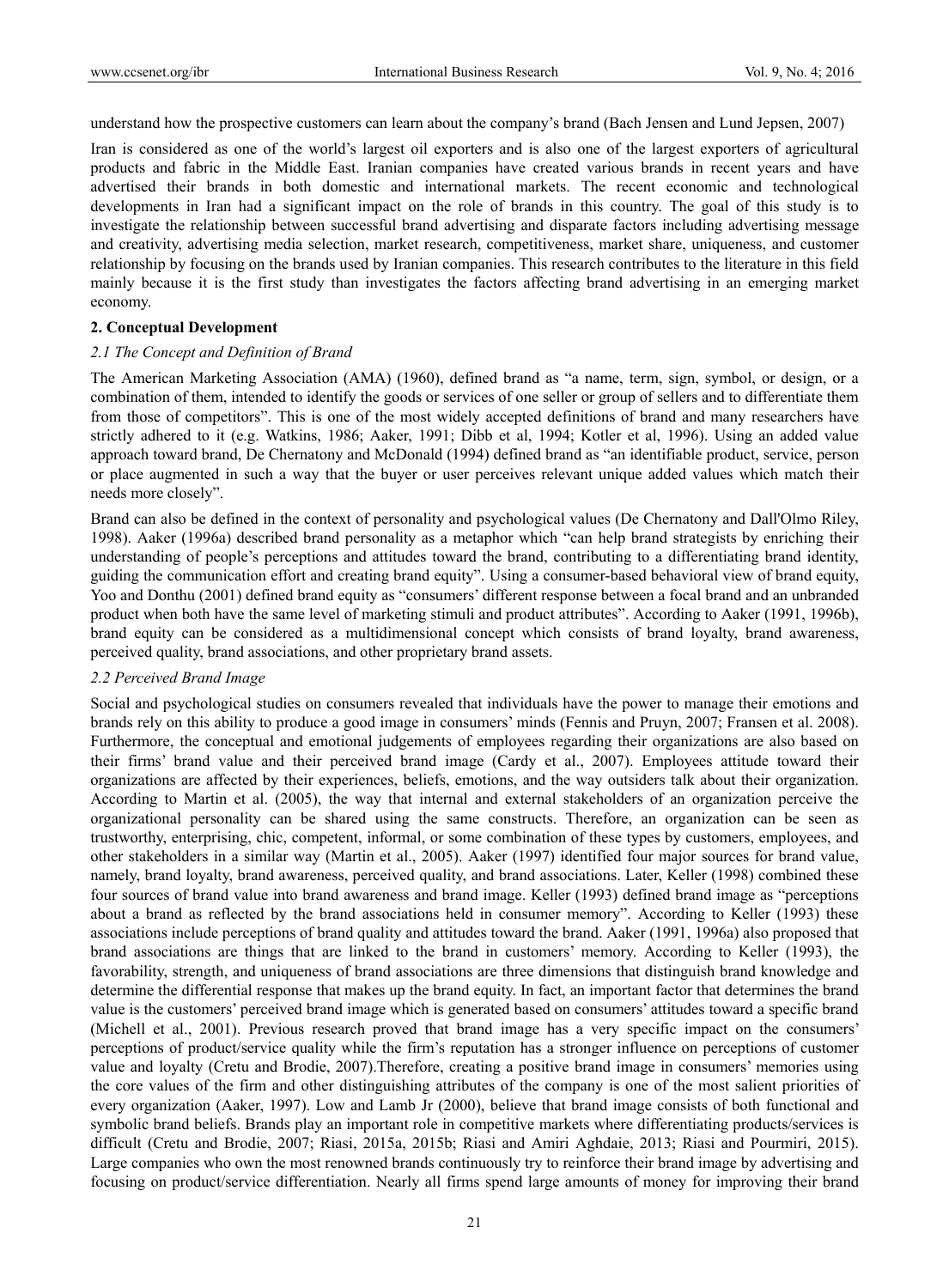image because they believe that stakeholders' attitude toward the company's brand is an important determinant of business success. A positive brand image helps the companies to recruit the most talented individuals (Saadat, 1996), find the best suppliers (Riasi, 2015a), and increase their market share (Kim and Chung, 1997). A company's brand image can be considered as the reflection of its objectives in employees' and customers' minds. When employees of an organization perceive a positive brand image they will have a sense of pride and loyalty and will work harder in order to pursue their organizational goals, and when consumers perceive a positive brand image they will increase their purchases and their loyalty levels will be augmented.

In order to better understand the factors affecting brand image it is necessary to investigate customers' attitudes and emotions. A customer's attitude toward a brand is formed during a learning process in which the consumer receives an advertising message from the firm and analyzes the message while considering his/her previous experiences. The advertising message and previous product/service experiences help the customer to create a brand image. The problem occurs when these two are not congruent; marketers should be able to remove these discrepancies (Mc Enally and De Chernatony, 1999). In order to have successful brand management, a firm should have an understanding of how the brand strategy is implemented and communicated to the customers and also how the customers respond to these strategies (Mc Enally and De Chernatony, 1999).

### *2.3 Advertisement Effectiveness*

The American Marketing Association (AMA) (2016), defines advertisement as "any announcement or persuasive message placed in the mass media in paid or donated time or space by an identified individual, company, or organization". Beerli and Santana (1999) defined advertisement effectiveness as "the measurement of the results of an advertising campaign or of a particular advertisement, which must in turn be defined in terms of the achievement of the advertising objectives which the advertiser set for his campaign/advertisement". An advertisement is considered effective if it attracts the customer's attention, has a memorable impact on the customer, stimulate the customer's purchase intentions, and affect the customer's emotions (Adibi, 2012). According to Ramalingam et al. (2006), an effective advertisement has two main characteristics. First, advertiser should satisfy consumer's objectives by engaging the customer in the product/service experience and by delivering a relevant advertising message to the customer. Second, advertisements must be consistent with the objectives of the advertiser. Effective advertising has three broad dimensions, namely, strategy, creativity, and execution (Ramalingam et al., 2006). In order to have an effective advertisements, firms should connect these three elements (Ramalingam et al., 2006).

Sales volume and communication effects can be used to measure advertisement effectiveness. Although sales volume is affected by various factors which are not directly relevant to advertisement, including but not limited to pricing, packaging, and distribution quality, it is still considered as a suitable criterion for measuring advertisement effectiveness (Huang et al., 2011). Since communication effects are measurable, they can also be used as a benchmark for measuring advertisement effectiveness (Friedman and Friedman, 1979). Advertisement effectiveness have become a significant issue for many organizations as a result of limited monetary resources for advertisements, inconsistencies between customers' attitudes and their expectations, and highly competitive markets (Riasi, 2015b).

Reporting advertising expenses in financial reports as soon as they occur might be negatively perceived by companies' stakeholders. This is due to the fact that advertisement expenses may not lead to profits in short-term and they might affect the firm's profitability in future periods; therefore there is a high probability that profits due to advertising may not be reflected in the same financial reports as the ones which contain the advertisement expenses. In other words, when analyzing the financial reports, stakeholders are not usually able to compare the costs and benefits of advertisements. This indicates that measuring advertisement effectiveness is not an easy task and requires various skills which may not be available to all stakeholders.

#### *2.4 Measuring Advertisement Effectiveness*

Many scholars have studied advertisement effectiveness and different techniques which can be used for measuring advertisement effectiveness (e.g., Batra et al., 1995; Beerli and Santana, 1999; Danaher and Dagger, 2013; Gong and Maddox, 2003; Heerde et al., 2013; Korgaonkar et al., 1984; Lavidge and Steiner, 1961; Lewis and Reiley, 2014; Murphy and Maynard, 1996; Neal and Bathe, 1997). According to Neal and Bathe (1997), advertisement effectiveness can be judged either by examining whether the advertisement have led to an increase in the number of consumers who would consider the product/service or by investigating whether the promotional campaign improved the value of the product/service in the consumers' collective mind, thus increasing the number of customers who would choose the product/service. Neal and Bathe (1997) introduced the brand value model and the brand value equation in order to demonstrate how product/service attributes, brand equity, and price drive share of choice. Their study showed how measuring brand value can be used for testing advertisement effectiveness and how this measurement system can differentiate between changing a brand's perceived performance and changing how consumers view the entire category.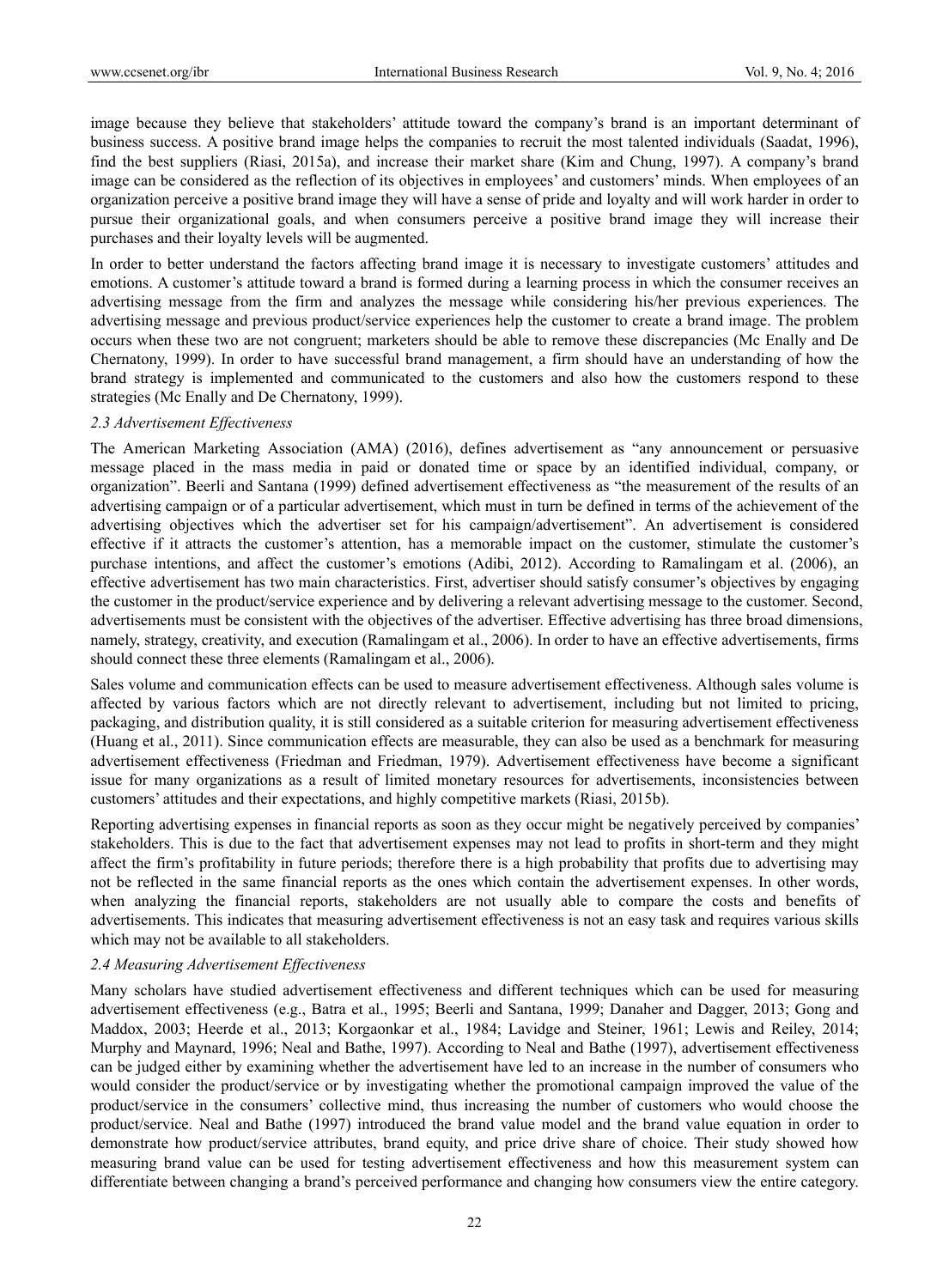Lavidge and Steiner (1961) categorized advertising effectiveness into global measurements and component measurements. They believe that global measurements are concerned with measuring the consumers' positions and movements on the purchase steps, whereas the component measurements are concerned with evaluating the relative effectiveness of various means of moving customers up the purchase steps. Gong and Maddox (2003), studied Chinese consumers' perceptions and responses to web banner advertising. In order to measure advertisement effectiveness they used brand awareness, attitude toward the advertisement, attitude toward the brand, and purchase considerations. Beerli and Santana (1999) used both cognitive and affective techniques in order to design a copy testing for measuring the effectiveness of advertisements placed in the daily press. They showed that the copy testing which they designed was valid, reliable, sensitive and independent in its applications and could as such be applied in similar promotional campaigns. Lewis and Reiley (2014) used click-through rate (CTR) in order to measure the effectiveness of online advertisements. Danaher and Dagger (2013) developed a method to help the companies examine the relative effectiveness of multiple advertising media. Particularly, they used a company's loyalty program database to capture media exposure for all the media in which the firm advertised. They matched the exposure data with the purchase history for the same respondents, and created single-source data. Batra et al. (1995) studied the effectiveness of advertising spending and found that trade promotion support is helpful in increasing advertisement effects on purchase intentions as long as the advertisement strategy is new, but not if the brand is mature and has a low quality. They used gross rating points (GRPs) in order to measure the effectiveness of advertising spending. Korgaonkar et al. (1984) found that competition among firms has an important impact on advertisement effectiveness. Their study indicated that as competition decreases the probability that an advertising campaign will be successful increases. Murphy and Maynard (1996) studied advertisement effectiveness by investigating the cognitive conflict between advertising agencies and their clients. They used multiple regression-based procedures in order to compare the decision profiles of advertising agency personnel and customers. By focusing on characteristics that both groups look for in an effective advertising campaign (i.e., market research, advertising budget, message/creativity, media planning and agency-client relationship.), they found that advertising agency personnel and their customers are quite similar in their judgments about the effectiveness of advertising campaigns, specifically on the issues of advertising budget and advertising message/creativity.

#### *2.5 Conceptual Model and Hypotheses*

In this study, the effects of seven different factors on brand advertising success and effectiveness are investigated. These factors include: advertising message and creativity, advertising media selection, market research, competitiveness, market share, uniqueness, and customer relationship.

Laskey et al. (1995) found that advertising message strategy has an impact on advertisement effectiveness. Furthermore, the findings of Murphy and Maynard (1996) indicated that clients consider advertising message and creativity as the most important factor in determining the quality of an advertisement campaign. Therefore, it is predicted that a well-designed and creative advertising message will have a positive impact on the success and effectiveness of brand advertising.

H1: Advertising message and creativity is positively related to brand advertising success and effectiveness.

The study by De Pelsmacker et al. (2002) revealed that advertisements shown in highly appreciated media result in a more positive attitude toward the advertisement. In other words, the choice of media for advertising a product/service has an impact on the overall success and effectiveness of the advertisement.

H2: Advertising media selection is positively related to brand advertising success and effectiveness.

Murphy and Maynard (1996) showed that market research is among the top three factors that clients typically look for in a good advertising campaign. Therefore, it is fair to posit that a strong market research will be interpreted as a positive attribute by customers and will lead to higher degrees of brand advertising effectiveness.

H3: Market research is positively related to brand advertising success and effectiveness.

A study by Shaver and Lacy (1999) indicated that there is a negative relationship between competition among firms and the advertising success. This indicates that highly competitive firms are usually more successful in advertising (Amiri Aghdaie et al., 2012). These studies posit that a firm's degree of competitiveness has a positive impact on its brand advertising effectiveness.

H4: Competitiveness is positively related to brand advertising success and effectiveness.

Pollay et al. (1996) found a positive relationship between realized market share and advertising success. Therefore, it is fair to claim that the higher the market share of the firm the higher the chances of brand advertising effectiveness.

H5: Market share is positively related to brand advertising success and effectiveness.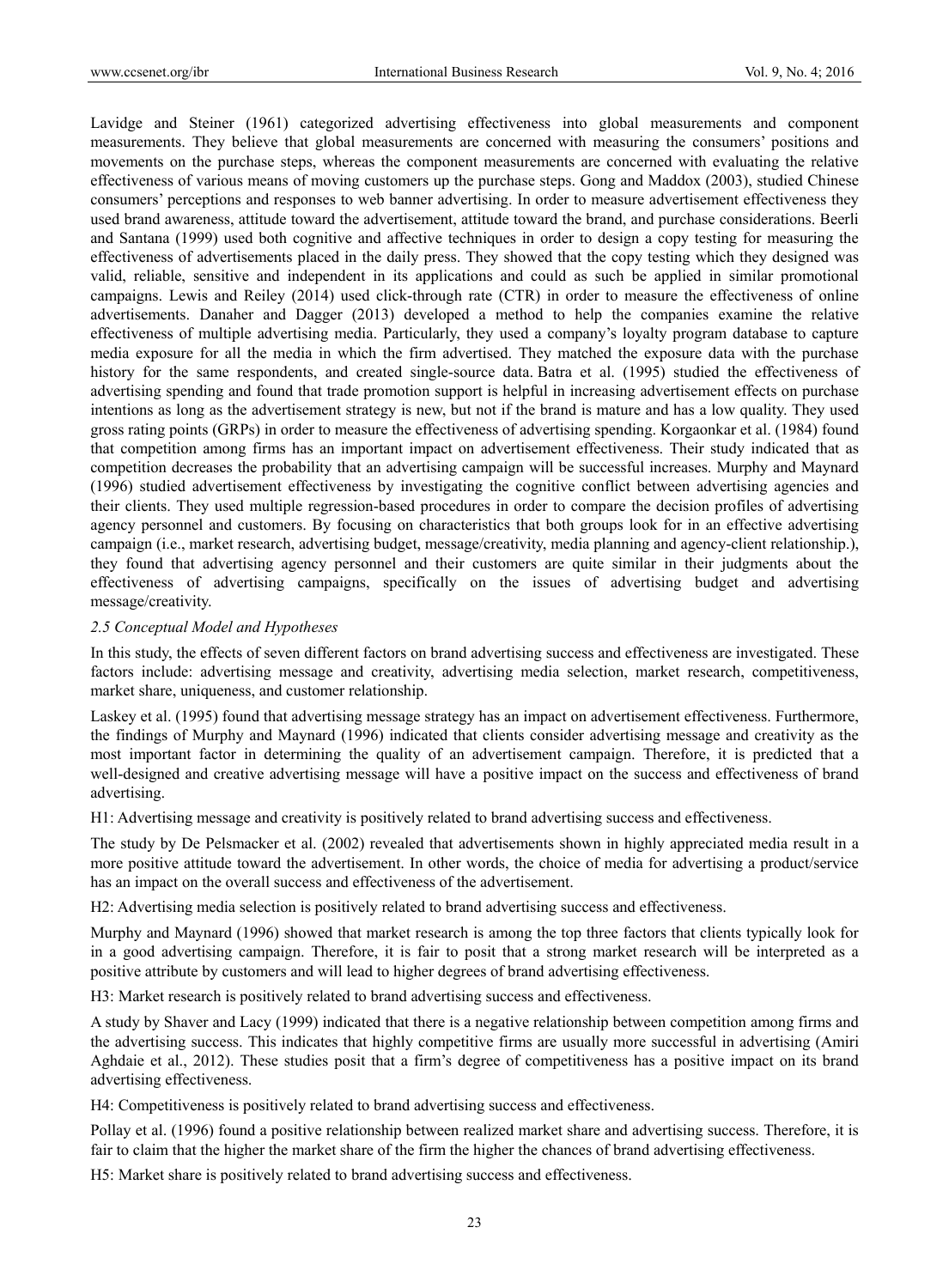The study by Wells et al. (1971) showed that uniqueness is among the most important factors that customers use to evaluate the quality of television commercials. Therefore product/service uniqueness can lead to higher levels of perceived quality which in turn leads to an increase in the probability of advertising success and effectiveness.

H6: Uniqueness is positively related to brand advertising success and effectiveness.

Previous studies have shown that the advertisement effectiveness depends on the level of consumer involvement (Gordon et al., 1998). Particularly, when customer involvement is at a high level, the clients are very likely to devote more attention to advertisements, exert greater cognitive effort to comprehend the advertisements, focus their attention on information related to the product/service, and engage in more elaboration of product/service information in advertisements (Celsi and Olson, 1988; Gordon et al., 1998; Petty et al., 1983).

H7: Customer relationship is positively related to brand advertising success and effectiveness.

These seven hypotheses are summarized in figure 1.



Figure 1. Conceptual model

# 3. Methodology

This study can be classified as an empirical research based on its objective and as a correlational research base on its methodology. By using Cochran's formula, a sample of 252 customers were selected to respond the surveys. All respondents were Iranian and were exposed to Iranian brands and their advertisements for a significant amount of time. The demographic characteristics of survey respondents are displayed in figure 2.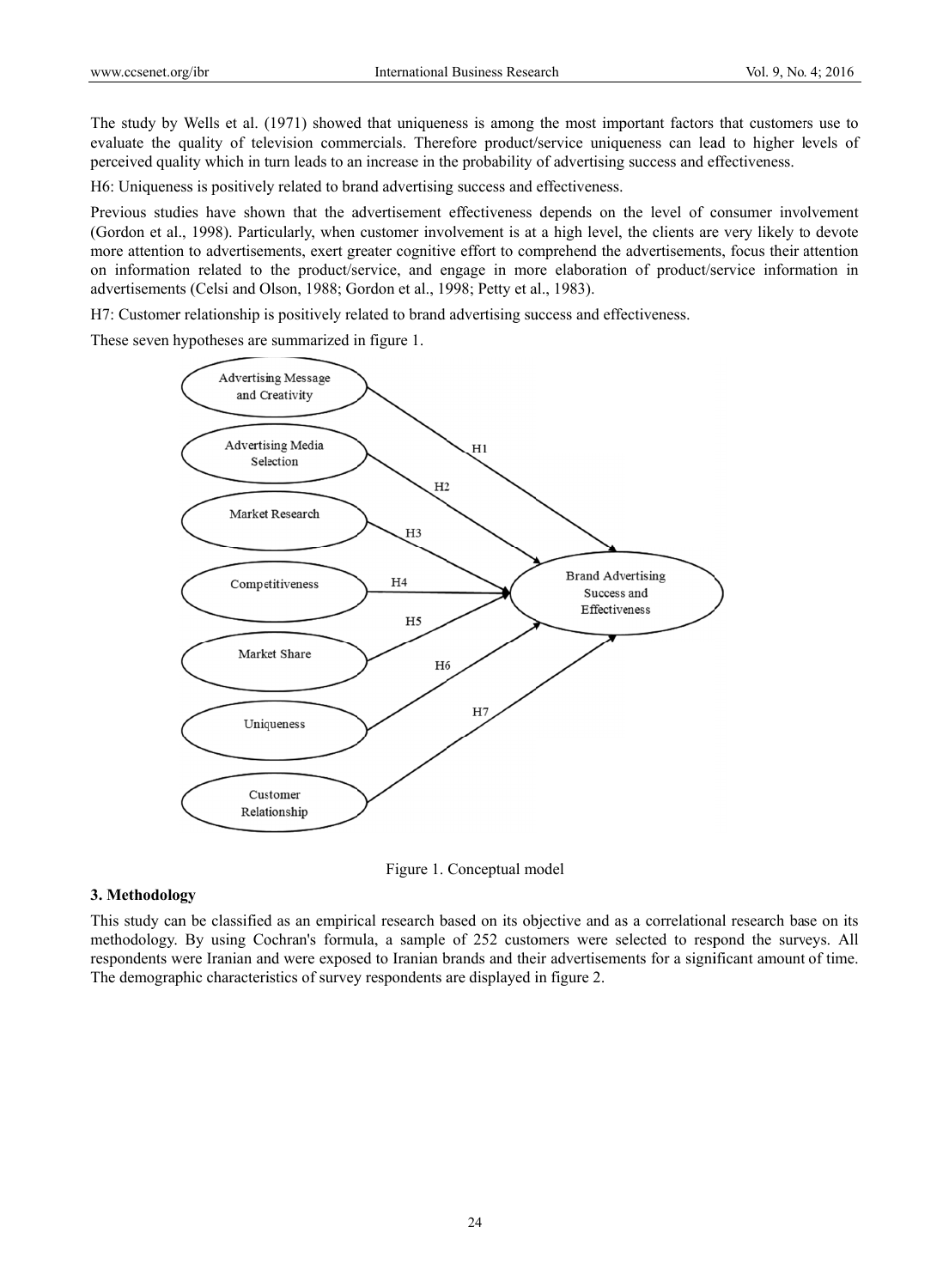

Figure 2. Demographic characteristics of survey respondents

In order to perform the data analysis, both descriptive and inferential statistical methods were used. IBM SPSS Statistics and IBM SPSS Amos were used to analyze the data and to perform the confirmatory factor analysis. The respondents were asked to rate the items in the survey on a seven-point Likert scale ranging from "completely disagree" (1) to "completely agree" (7), unless otherwise indicated. The content validity of the survey was approved by a group of five advertising agency managers and marketing professors. In order to test the reliability and internal consistency of the measures, Cronbach's alpha was calculated for each construct using IBM SPSS Statistics. The Cronbach's alphas for all scales were equal to or above 0.78 which exceeds the recommended 0.70 cutoff value (Nunnally & Bernstein, 1994); indicating very high reliability and internal consistency of the scales.

In order to test the research hypotheses, path analysis was performed. Also to test the overall performance of the conceptual model, structural equation modeling (SEM) was used. Path analysis is a form of multiple regression that focuses on causality and is used in order to describe the directed dependencies among a set of variables. It can also be viewed as a special case of SEM, in which only single indicators are employed for each of the variables in the causal model. By using SEM, estimated paths can be tabulated and presented graphically as a path model, and the impact of variables can be assessed using path tracing rules. In order to evaluate model fit, different performance measures including root mean square error of approximation (RMSEA), goodness of fit index (GFI), adjusted goodness of fit index (AGFI), normed fit index (NFI), non-normed fit index (NNFI), parsimony normed fit index (PNFI), comparative fit index (CFI), and incremental fit index (IFI) were used in this study. The values of these measures and their recommended cutoff values are displayed in table 1. It can be seen that all performance measures exceeded their recommended cutoff values, which indicates that the data fitted the hypothesized measurement model. Confirmatory factor analysis revealed that all the scales which were designed for measuring advertising message and creativity, advertising media selection, market research, competitiveness, market share, uniqueness, customer relationship, and brand advertising success and effectiveness were acceptable.

|                                     | <b>GFI</b> | AGFI  | <b>NNFI</b> | <b>NFI</b> | <b>CFI</b> | IFI   | <b>PNFI</b> | <b>RMSEA</b> |
|-------------------------------------|------------|-------|-------------|------------|------------|-------|-------------|--------------|
| Conceptual<br>Model                 | 0.987      | 0.931 | 0.947       | 0.971      | 0.914      | 0.945 | 0.774       | 0.041        |
| Recommended<br><b>Cutoff Values</b> | > 0.9      | > 0.9 | > 0.9       | > 0.9      | > 0.9      | > 0.9 | > 0.5       | ${}_{0.1}$   |
|                                     |            |       |             |            |            |       |             |              |

Table 1. Performance measures for evaluating model fit

#### 4. Results

After evaluating the model fit, the research hypotheses were tested by using path analysis. In order to approve or reject the research hypotheses, p-value and critical ratio were used. Critical ratio is calculated by dividing the regression weight estimate by the estimate of its standard error. If the critical ratio is larger than 1.96 for a regression weight, then that path is significant at the 0.05 level or in other words the estimated path parameter is significant. Additionally p-values smaller than 0.05 indicate a significant difference between the calculated regression weights and zero at 95 percent confidence level. The results of hypotheses test are as follows:

H<sub>1</sub> posits that advertising message and creativity is positively related to brand advertising success and effectiveness. The results of path analysis revealed that the standardized regression coefficient for this relationship is 0.72. Since the p-value was below 0.05 and the critical ratio was above 1.96, hypothesis H1 was supported with 95 percent confidence, indicating that advertising message and creativity is significantly associated with brand advertising effectiveness.

H<sub>2</sub> posits that advertising media selection is positively related to brand advertising success and effectiveness. The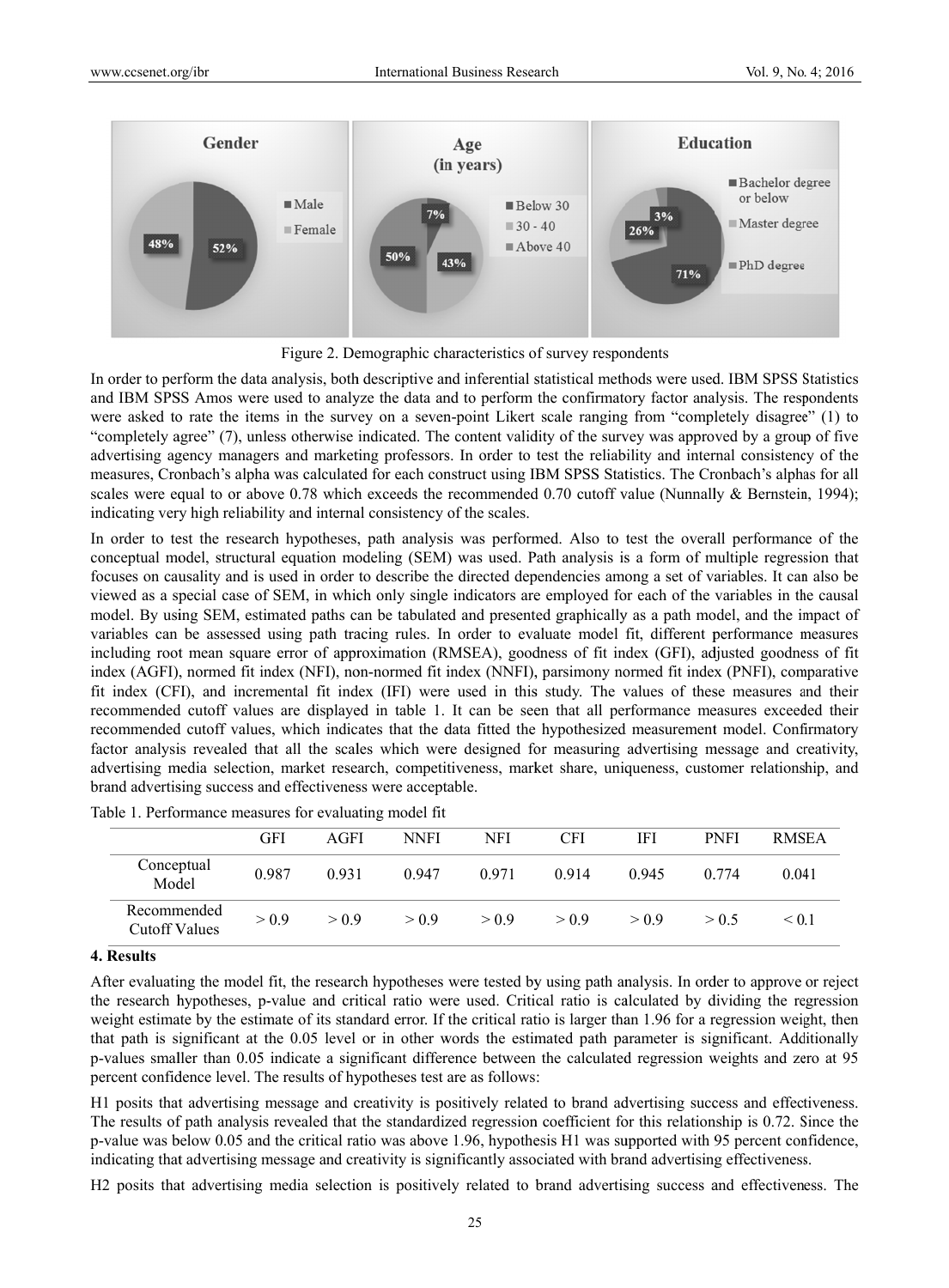results of path analysis showed that the standardized regression coefficient for this relationship is 0.93. Since the p-value was below 0.05 and the critical ratio was above 1.96, hypothesis H2 was supported with 95 percent confidence, indicating that advertising media selection is significantly associated with brand advertising effectiveness.

H3 posits that market research is positively related to brand advertising success and effectiveness. The results of path analysis indicated that the standardized regression coefficient for this relationship is 0.60. Since the p-value was below 0.05 and the critical ratio was above 1.96, hypothesis H3 was supported with 95 percent confidence, indicating that market research is significantly associated with brand advertising effectiveness.

H4 posits that competitiveness is positively related to brand advertising success and effectiveness. The results of path analysis revealed that the standardized regression coefficient for this relationship is 0.34. Since the p-value was below 0.05 and the critical ratio was above 1.96, hypothesis H4 was supported with 95 percent confidence, indicating that competitiveness is significantly associated with brand advertising effectiveness.

H5 posits that market share is positively related to brand advertising success and effectiveness. The results of path analysis showed that the standardized regression coefficient for this relationship is 0.66. Since the p-value was below 0.05 and the critical ratio was above 1.96, hypothesis H5 was supported with 95 percent confidence, indicating that market share is significantly associated with brand advertising effectiveness.

H6 posits that uniqueness is positively related to brand advertising success and effectiveness. The results of path analysis indicated that the standardized regression coefficient for this relationship is 0.62. Since the p-value was below 0.05 and the critical ratio was above 1.96, hypothesis H6 was supported with 95 percent confidence, indicating that uniqueness is significantly associated with brand advertising effectiveness.

H7 posits that customer relationship is positively related to brand advertising success and effectiveness. The results of path analysis revealed that the standardized regression coefficient for this relationship is 0.70. Since the p-value was below 0.05 and the critical ratio was above 1.96, hypothesis H7 was supported with 95 percent confidence, indicating that customer relationship is significantly associated with brand advertising effectiveness.

Table 2 summarizes these results and displays the regression coefficient, p-value, and critical ratio for each path.

| <b>Hypotheses</b>                                                                                               | Regression<br>Coefficient | Critical<br>Ratio | P-Value     | Decision                    |
|-----------------------------------------------------------------------------------------------------------------|---------------------------|-------------------|-------------|-----------------------------|
| H1: Advertising message and creativity is positively<br>related to brand advertising success and effectiveness. | 0.72                      | 4.89              | ${}_{0.01}$ | H1 is supported             |
| H2: Advertising media selection is positively related to<br>brand advertising success and effectiveness.        | 0.93                      | 5.80              | ${}_{0.01}$ | H <sub>2</sub> is supported |
| H3: Market research is positively related to<br>brand<br>advertising success and effectiveness.                 | 0.60                      | 4.75              | ${}_{0.01}$ | H <sub>3</sub> is supported |
| H4: Competitiveness is positively related to<br>brand<br>advertising success and effectiveness.                 | 0.34                      | 3.94              | ${}_{0.01}$ | H <sub>4</sub> is supported |
| H5: Market share is positively related to brand advertising<br>success and effectiveness                        | 0.66                      | 4.45              | 0.02        | H <sub>5</sub> is supported |
| H6: Uniqueness is positively related to brand advertising<br>success and effectiveness.                         | 0.62                      | 4.69              | 0.03        | H <sub>6</sub> is supported |
| H7: Customer relationship is positively related to brand<br>advertising success and effectiveness.              | 0.70                      | 4.84              | ${}_{0.01}$ | H <sub>7</sub> is supported |

# **5. Discussion**

With new technological advances, new brands emerge on a daily basis. Every day, customers observe new products/services under different brands that strive for capturing a larger market share in today's competitive business environment. Advertising agencies use their creativity and strategic advertising planning in order to help these new brands to succeed in the extremely competitive business environment. Their ultimate goal is to augment the level of consumer loyalty by building a positive brand image in customers' minds. This study clearly contributes to the existing literature in this field by identifying different factors that affect brand advertising success and effectiveness and investigating the relationship between each of these factors and advertising effectiveness. The list of factors affecting advertising success and effectiveness which was identified and investigated in this study covers various marketing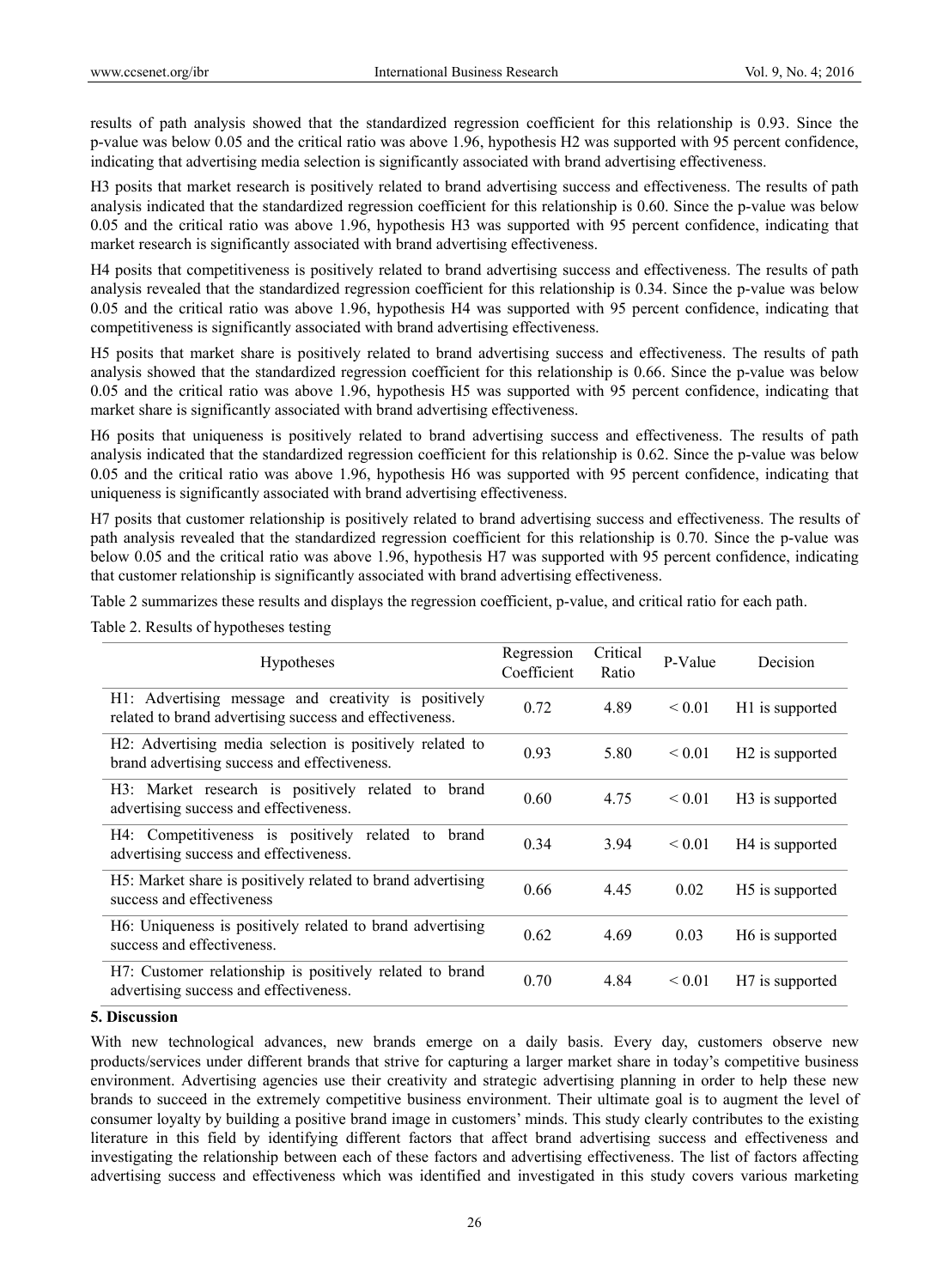concepts including advertising message and creativity, advertising media selection, market research, competitiveness, market share, uniqueness, and customer relationship. The other contribution of this research is that it is the first study to investigate factors affecting brand effectiveness in an emerging market economy. Particularly, the sample of this study included Iranian consumers which have been exposed to a large number of recently emerged brands in their country.

This study tested the effects of seven different factors that affect brand advertising success and effectiveness. The results indicated that a strong and creative advertising message will increase the probability of brand advertising effectiveness. This finding is consistent with Laskey et al. (1995) and Murphy and Maynard (1996) who found that a creative advertisement and a well-designed advertising message contribute to the positive brand image of the firm. A well-designed advertising message is one that describes the advertised product/service with charming expressions that are based on its actual attributes. Consistent with the study by De Pelsmacker et al. (2002), the findings of this research showed that an insightful selection of advertising media can help an organization to succeed in its brand advertising. Insightful selection of advertising media means that the company should carefully examine all possible advertising media in which it can advertise its products/services, and then perform a cost-benefit analysis (CBA) to find out which advertising media will help the company to generate more revenue and are more congruent with the company's marketing objectives, advertising budget, target audience, and production capacity. The results also revealed that appropriate market research helps the firms to augment their chances of brand advertising success and effectiveness. In other words, effective brand advertising is achieved not only by collecting a significant amount of data from customers, suppliers, and other market participants but also by analyzing these data using state of the art data analytics tools and interpreting the results by using marketing experts. Findings indicated that a company with competitive advantage over its rivals and a large market share has a higher chance of being successful in its brand advertising. Generally, a company that has a significant competitive advantage and a large market share is known by a larger group of customers compared to a company without a significant competitive advantage and with a relatively small market share, therefore the former can expect a more favorable response from the customers when introducing a new product/service or when advertising its brand. The results showed that product/service uniqueness contributes to advertisement effectiveness. Customers are willing to experience new products/services with unique features, specifically those products which offer some sort of technological innovation. Therefore, advertisements of unique products/services have a high chance of success because they respond to consumers' desire for innovative products/services. Finally, the findings revealed that an appropriate relationship between customers and producers or service providers can enhance the brand advertising effectiveness. An appropriate customer relationship means high levels of consumer involvement, fair treatment of customers, friendly relationship with consumers, offering high quality products/services, and improving customer satisfaction. It is clear that if customers experience a good relationship with their providers, they will have a positive attitude toward the firm and its brand, thus the chances of advertising success and effectiveness will be intensified.

# **6. Conclusions and Managerial Implications**

The results of this study accentuate the importance of properly communicating with consumers in order to prosper in competitive business environments. Integrated marketing communication (IMC) which is an approach toward achieving the objectives of a marketing campaign, through well-coordinated use of promotional methods and communication disciplines is the key asset of every organization. Advertising is one of the most salient forms of communication, therefore identifying and investigating the factors that affect advertising success and effectiveness can help the firms to use their limited resources more efficiently and to improve their brand image. This study identified seven different factors that significantly affect brand advertising success and effectiveness. The results revealed that advertising media selection has the strongest relationship with brand advertising success and effectiveness and can be considered as the most important factor affecting advertising effectiveness. The second and the third most important factors affecting advertising success were found to be advertising message/creativity and customer relationship. The results also indicated that although competitiveness impacts brand advertising success and effectiveness it is the least important factor among the seven factors identified in this study. Based on the results of this study the following managerial implications are provided:

- In order to have an effective customer-oriented brand advertising strategy, companies should offer high quality products/services, should try to augment customer value added (CVA), and should focus on offering unique and innovative products/services.
- Managers should always be aware of the technological advances and changes in consumers' preferences when designing their brand advertising strategies, because these two factors can significantly affect the firms' market share, product/service uniqueness, and competitiveness which in turn affect brand advertising success and effectiveness.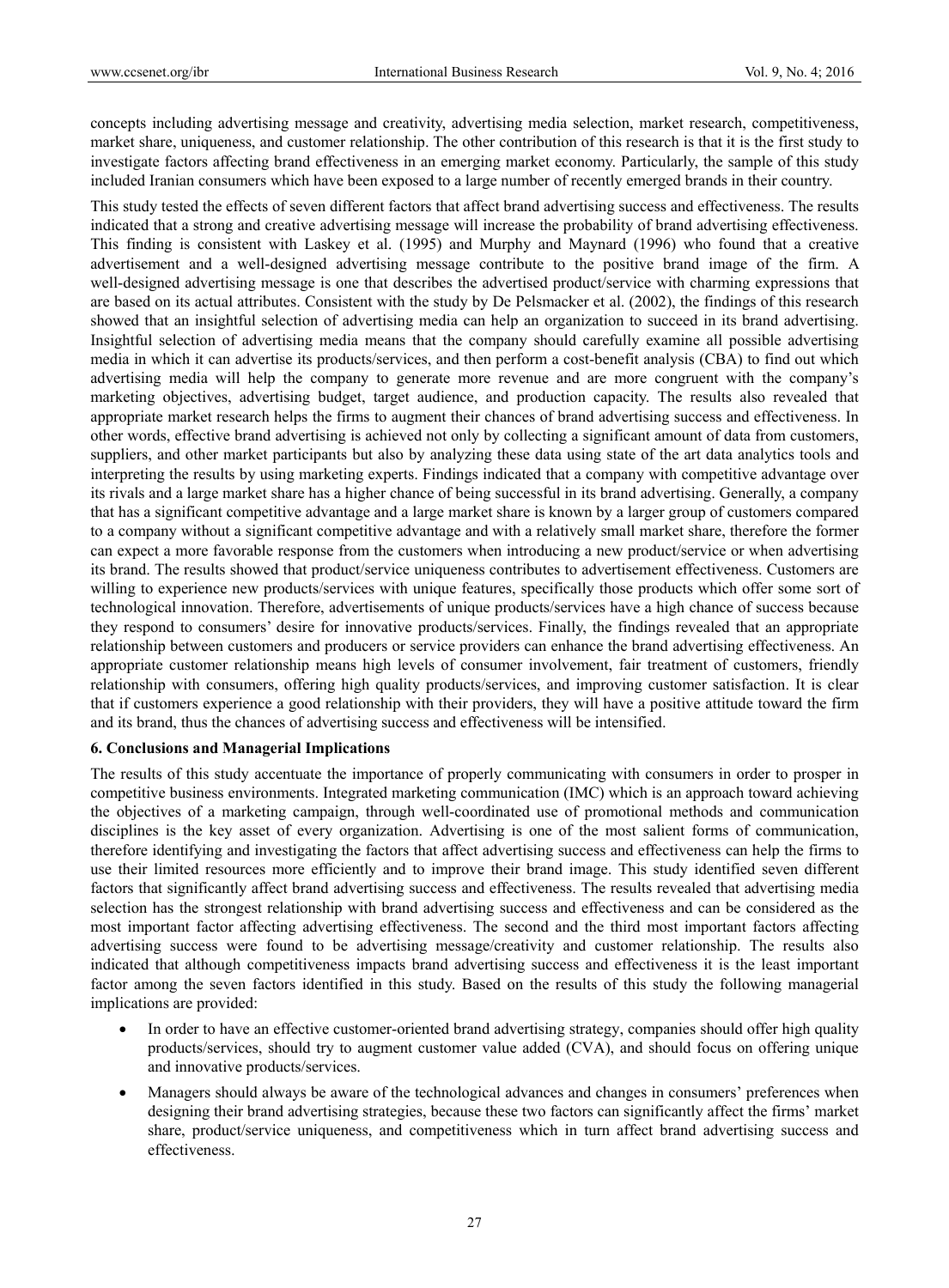- Establishing appropriate relationships with customers and other stakeholders in order to understand their needs and demands is an important step toward improving the chances of brand advertising success and effectiveness. These relationships will also help the organizations to create their advertisement campaigns according to the characteristics of their target customers which will contribute to the effectiveness of their brand advertisements.
- Supporting the innovative and creative ideas for brand advertising and allocating financial and non-financial resources to pursue these ideas will be beneficial for the company in the long-term and will help the firm to reduce its costs, increase the revenues, and most importantly enhance the effectiveness of the promotional campaigns.

## **References**

Aaker, D. A. (1991). *Managing Brand Equity*. New York, NY: The Free Press.

- Aaker, D. A. (1996a). *Building Strong Brands*, New York, NY: The Free Press.
- Aaker, D. A. (1996b). Measuring brand equity across products and markets. *California Management Review*, *38*(3), 102-120. http://dx.doi.org/10.2307/41165845
- Aaker, J. L. (1997). Dimensions of brand personality. *Journal of Marketing Research*, *34*(3), 347-356. http://dx.doi.org/10.2307/3151897
- Adibi, R. (2012). *Signs of semantics: three questions about visual meaning*. Tehran, Iran: SAMT Publication.
- American Marketing Association (1960). *Marketing Definitions: A Glossary of Marketing Terms*, Chicago, IL: American Marketing Association.
- American Marketing Association (2016). *Dictionary*. Retrieved February 1, 2016, from https://www.ama.org/resources/Pages/Dictionary.aspx
- Amiri Aghdaie, S. F., Seidi, M., & Riasi, A. (2012). Identifying the Barriers to Iran's Saffron Export by Using Porter's Diamond Model. *International Journal of Marketing Studies*, *4*(5), 129-138. http://dx.doi.org/10.5539/ijms.v4n5p129
- Ansari, A., & Riasi, A. (2016a). Analyzing the Customers' Shopping Location Preferences by Using Decision Trees. *Working Paper.*
- Ansari, A., & Riasi, A. (2016b). Clustering the Customers of Steel Industry Using a Combination of Fuzzy C-Means and Genetic Algorithms. *Working Paper.*
- Ansari, A., & Riasi, A. (2016c). Modelling and Evaluating Customer Loyalty Using Neural Networks: Evidence from Startup Insurance Companies. *Working Paper.*
- Bach, J. M., & Lund, J. A. (2007). Low attention advertising processing in B2B markets. *Journal of Business & Industrial Marketing*, *22*(5), 342-348. http://dx.doi.org/10.1108/08858620710773477
- Batra, R., Lehmann, D. R., Burke, J., & Pae, J. (1995). When does advertising have an impact? A study of tracking data. *Journal of Advertising Research*, *35*(5), 19-33.
- Beerli, A., & Santana, J. D. M. (1999). Design and validation of an instrument for measuring advertising effectiveness in the printed media. *Journal of Current Issues & Research in Advertising*, *21*(2), 11-30. http://dx.doi.org/10.1080/10641734.1999.10505092
- Cardy, R. L., Miller, J. S., & Ellis, A. D. (2007). Employee equity: Toward a person-based approach to HRM. *Human Resource Management Review*, *17*(2), 140-151. http://dx.doi.org/10.1016/j.hrmr.2007.03.006
- Celsi, R. L., & Olson, J. C. (1988). The role of involvement in attention and comprehension processes. *Journal of Consumer Research*, *15*(2), 210-224.
- Cretu, A. E., & Brodie, R. J. (2007). The influence of brand image and company reputation where manufacturers market to small firms: A customer value perspective. *Industrial Marketing Management*, *36*(2), 230-240. http://dx.doi.org/10.1016/j.indmarman.2005.08.013
- Danaher, P. J., & Dagger, T. S. (2013). Comparing the relative effectiveness of advertising channels: A case study of a multimedia blitz campaign. *Journal of Marketing Research, 50*(4), 517-534. http://dx.doi.org/10.1509/jmr.12.0241
- De Chernatony, L., & Dall'Olmo Riley, F. (1998). Defining a brand: Beyond the literature with experts' interpretations. *Journal of Marketing Management*, *14*(5), 417-443. http://dx.doi.org/10.1362/026725798784867798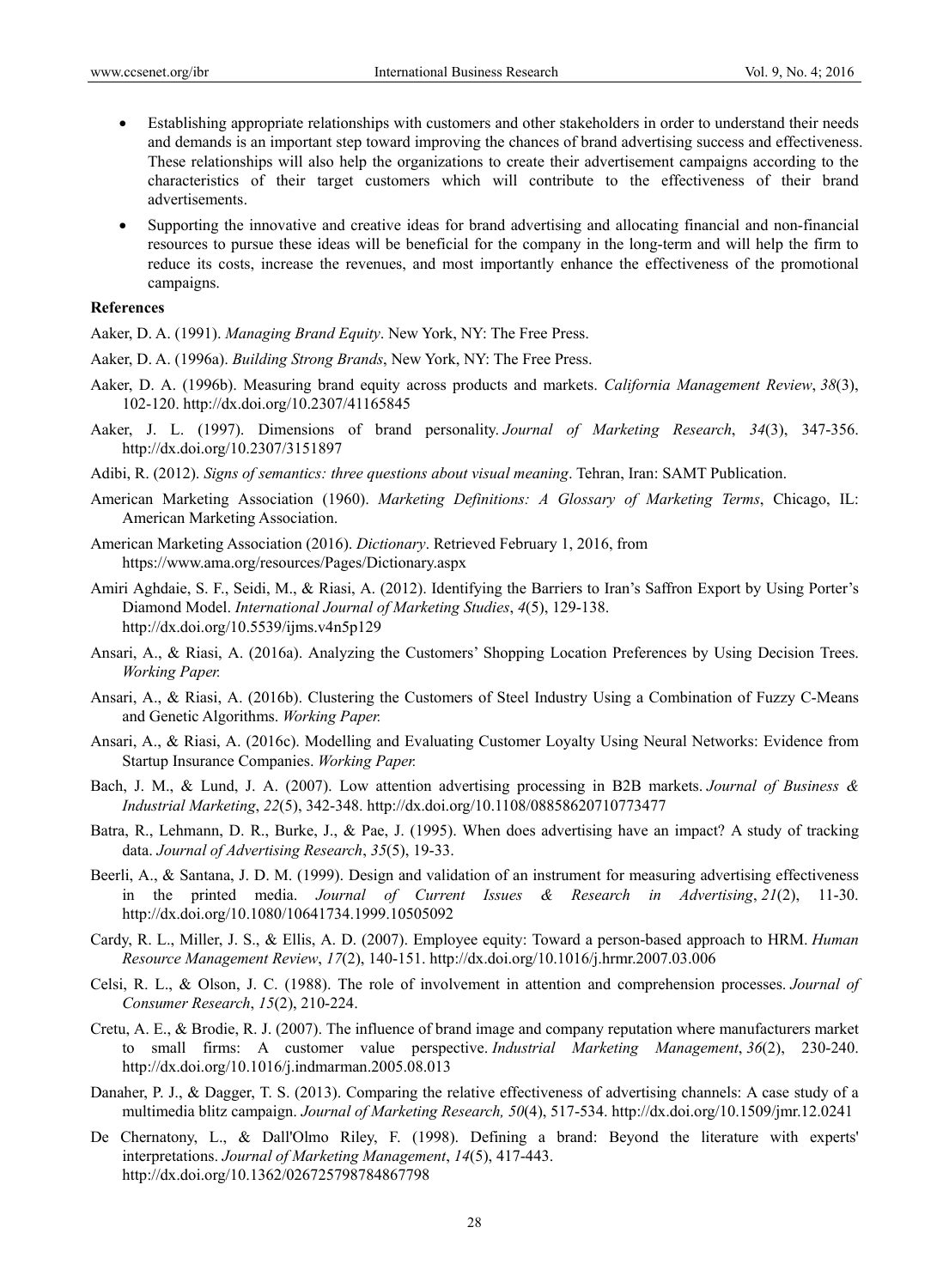- De Chernatony, L., & McDonald, M. (1994). *Creating powerful brands*. Oxford, United Kingdom: Butterworth-Heinemann.
- De Pelsmacker, P., Geuens, M., & Anckaert, P. (2002). Media context and advertising effectiveness: The role of context appreciation and context/ad similarity. *Journal of Advertising*, *31*(2), 49-61. http://dx.doi.org/10.1080/00913367.2002.10673666
- Dibb, S., Simkin, L., Pride, W. M., & Ferrell, O. C. (1994). *Marketing.* Boston, MA: Houghton Mifflin.
- Fennis, B. M., & Pruyn, A. T. H. (2007). You are what you wear: Brand personality influences on consumer impression formation. *Journal of Business Research*, *60*(6), 634-639. http://dx.doi.org/10.1016/j.jbusres.2006.06.013
- Fransen, M. L., Fennis, B. M., Pruyn, A. T. H., & Das, E. (2008). Rest in peace? Brand-induced mortality salience and consumer behavior. *Journal of Business Research*, *61*(10), 1053-1061. http://dx.doi.org/10.1016/j.jbusres.2007.09.020
- Friedman, H. H., & Friedman, L. (1979). Endorser effectiveness by product type. *Journal of Advertising Research*, *19*(5), 63-71.
- Fruchter, G. E., & Van den Bulte, C. (2011). Why the Generalized Bass Model leads to odd optimal advertising policies. *International Journal of Research in Marketing*, *28*(3), 218-230. http://dx.doi.org/10.1016/j.ijresmar.2011.03.005
- Gong, W., & Maddox, L. M. (2003). Measuring web advertising effectiveness in China. *Journal of Advertising Research*, *43*(01), 34-49. DOI: 10.1017/S002184990303006X
- Gordon, M. E., McKeage, K., & Fox, M. A. (1998). Relationship marketing effectiveness: the role of involvement. *Psychology and Marketing*, *15*(5), 443-459.
- Heerde, H. J. V., Gijsenberg, M. J., Dekimpe, M. G., & Steenkamp, J. B. E. (2013). Price and advertising effectiveness over the business cycle. *Journal of Marketing Research*, *50*(2), 177-193. http://dx.doi.org/10.1509/jmr.10.0414
- Huang, J., Leng, M., & Liang, L. (2012). Recent developments in dynamic advertising research. *European Journal of Operational Research*, *220*(3), 591-609. http://dx.doi.org/10.1016/j.ejor.2012.02.031
- Huang, W. S., Hsieh, T., & Chen, H. S. (2011). The advertisement effectiveness of animated spokes-characters. *African journal of business management*, *5*(23), 9971-9978.
- Jha, P. C., Aggarwal, R., & Gupta, A. (2011). Optimal media planning for multi-products in segmented market. *Applied Mathematics and Computation*, *217*(16), 6802-6818. http://dx.doi.org/10.1016/j.amc.2010.12.111
- Keller, K. L. (1993). Conceptualizing, measuring, and managing customer-based brand equity. *The Journal of Marketing*, *57*(1), 1-22. http://dx.doi.org/10.2307/1252054
- Keller, K. L. (1998). *Strategic Brand Management: Building, Measuring, and Managing Brand Equity.* Upper Saddle River, NJ: Prentice Hall.
- Kim, C. K., & Chung, J. Y. (1997). Brand popularity, country image and market share: an empirical study. *Journal of International Business Studies*, *28*(2), 361-386.
- King, S. (1991). Brand building in the 1990s. *Journal of Consumer Marketing*, *8*(4), 43-52. http://dx.doi.org/10.1108/07363769110035144
- Korgaonkar, P. K., Moschis, G. P., & Bellenger, D. N. (1984). Correlates of successful advertising campaigns. *Journal of Advertising Research*, *24*(1), 47-53.
- Kotler, P., Armstrong, G., Saunders, J., & Wong, V. (1996). *Principles of Marketing*. London, United Kingdom: Prentice Hall Europe.
- Laskey, H. A., Fox, R. J., & Crask, M. R. (1995). The relationship between advertising message strategy and television commercial effectiveness. *Journal of Advertising Research*, *35*(2), 31-40.
- Lavidge, R. J., & Steiner, G. A. (1961). A model for predictive measurements of advertising effectiveness. *Journal of Marketing*, 25(10), 59–62
- Lewis, R. A., & Reiley, D. H. (2014). Online ads and offline sales: measuring the effect of retail advertising via a controlled experiment on Yahoo! *Quantitative Marketing and Economics*, *12*(3), 235-266. http://dx.doi.org/10.1007/s11129-014-9146-6
- Low, G. S., & Lamb Jr, C. W. (2000). The measurement and dimensionality of brand associations. *Journal of Product & Brand Management*, *9*(6), 350-370. http://dx.doi.org/10.1108/10610420010356966